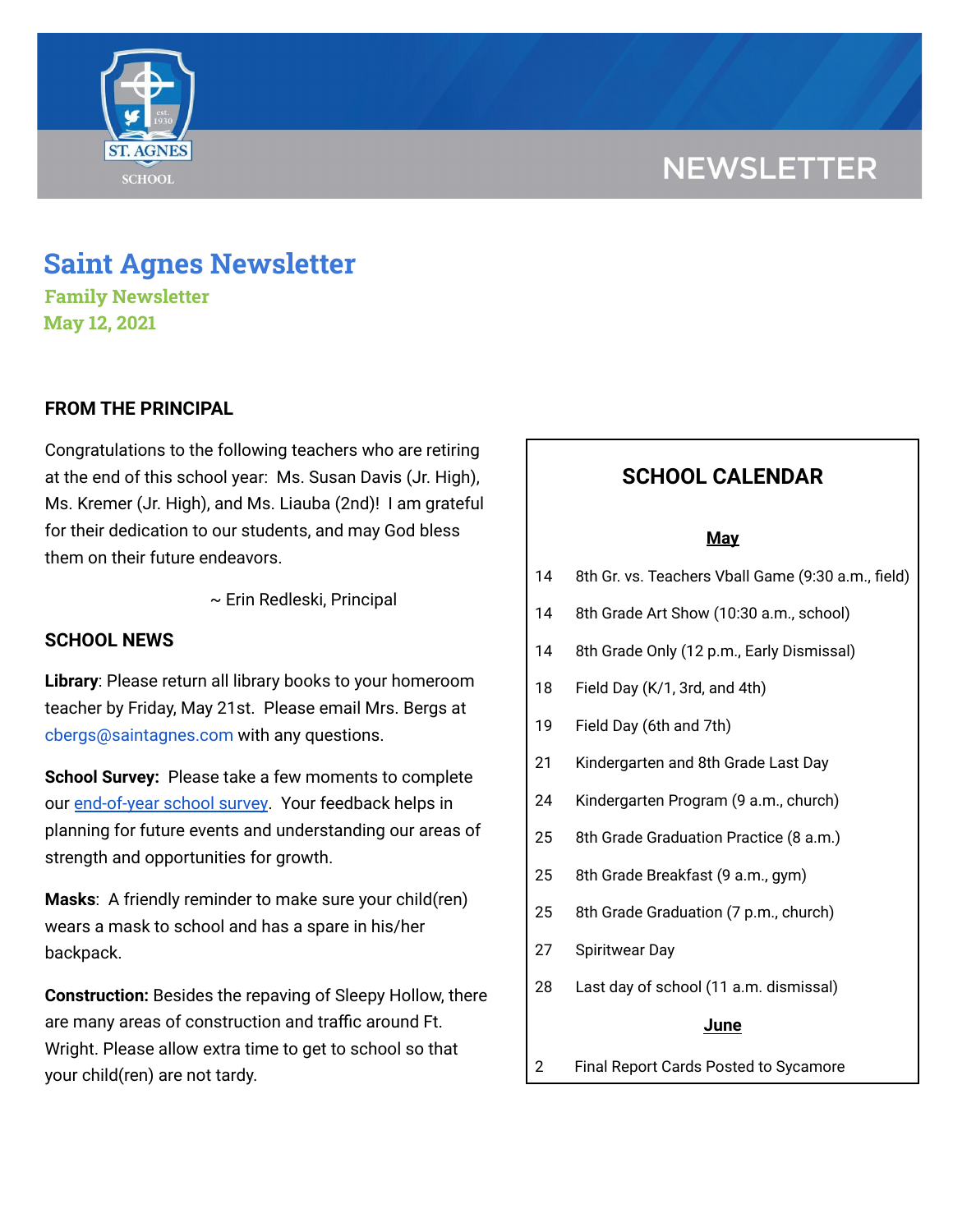**2021-2022 school calendar:** Click [here](https://school.saintagnes.com/wp-content/uploads/2021/02/2021-2022-School-Calendar-Parents.pdf) for dates/information about next year.

### **BOOSTERS NEWS**

**Golf Team:** The golf team is looking for a golf director. Stepping into this role is a great opportunity to help out the golfers and get service hours. Last year's golf coach will help you out and provide guidance. Contact Eric Dickman if interested [ericd18@twc.com](mailto:ericd18@twc.com)

**Spiritwear Website Coordinator -** The Boosters will be selling spirit wear next year and they need someone to help coordinate the online sales. Please contact Eric Dickman [ericd18@twc.com](mailto:ericd18@twc.com)

#### **PTO NEWS**

**Cafeteria**: PTO would like to continue helping with Cafeteria Duty for the remainder of the school year. If you can please sign up for a shift or two between now and May 27th. The extra help is much appreciated! Must be current on your Virtus training. Sign up at: <https://signup.com/go/geBfwsw>

**Big Blue Bash 2022:** Are you interested in helping plan the next Big Blue Bash? Come join us for an informational discussion at The Devou Golf Clubhouse Patio on Wednesday May 12, 2021 at 7:00 pm. It is a great way to meet other parents and get a few service hours too. We have roles for everyone- Big and Small. Bring a friend and join us!

**Volunteers**: PTO is planning for the next school year, and we are looking for your help and ideas. In the Wednesday folders you will find a flyer. If you are interested in helping or learning more about various roles, complete the flyer and return to Amy Lantz via email or kidmail.

#### **PARISH NEWS**

We would like to remind parishioners and school families that the St. Agnes Christian Service Committee may be able to provide assistance if you are in need of help with utilities, rent, mortgage, food, medical treatment/medicine, repairs, or other needs. Many individuals and families who never thought they would need help are now finding themselves in difficult situations. The Christian Service Committee has been assisting St. Agnes parishioners and school families for almost 50 years. All information is kept confidential and only known to the five members on the committee. If you or someone you know is in need of assistance, please call the rectory office and provide your contact information. One of the committee members will reach out to you. St. Agnes Christian Service Committee (Carol Allison, Steve Lorenz, Dave Rechtin, Kevin Schwartz & Ted Vogelpohl)

#### **Mission Statement of Saint Agnes School**

Saint Agnes School exists to provide excellence in Catholic education while inspiring and empowering our students to live the Gospel message of Jesus Christ. As compassionate and faithful Christians, we continue to pursue our spiritual journey, achieve our highest academic potential, and be stewards of the Catholic faith to others.